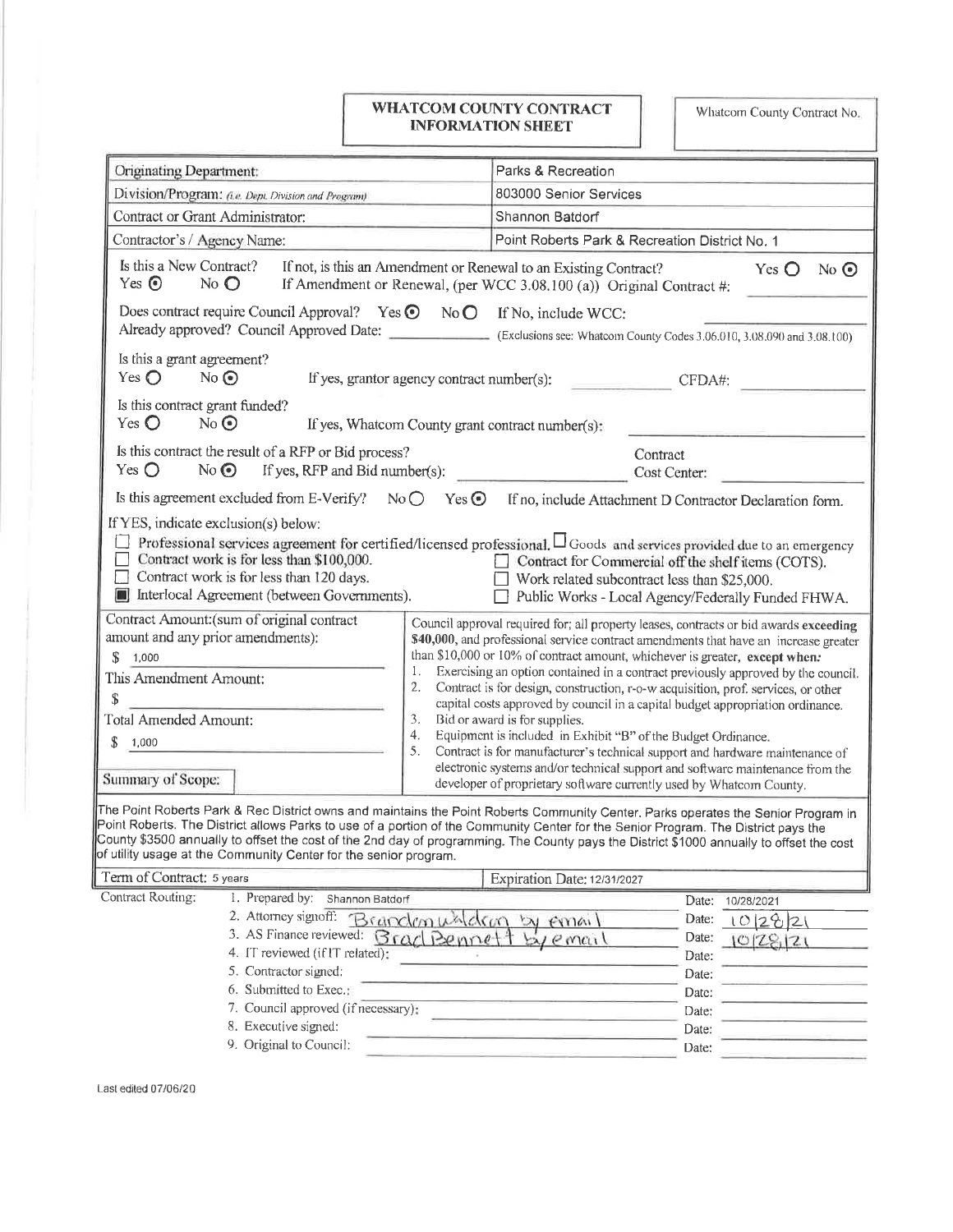## INTERLOCAL COOPERATIVE AGREEMENT **BETWEEN** WHATCOM COUNTY AND THE POINT ROBERTS PARK AND RECREATION DISTRICT NO. <sup>1</sup>

WHATCOM COUNTY, a municipal corporation, hereinafter referred to as "COUNTY" and the POINT ROBERTS PARK AND RECREATION DISTRICT No. 01, hereinafter referred to as "DISTRICT', hereby agree to the following terms:

Whereas, DISTRICT owns and maintains the Point Roberts Community Center facility upon the following premises situated in Point Roberts, whatcom county, washington to-wit:

The building known as the "community center" (once known as the "schoolhouse") situated on a tract of land, located in Section 3, Township 40 North, Range 3 W.M. described as;

Commencing 338 feet East and 20 feet South of the Northeast corner of Lot 4, Section 4, township 40 North, Range 3 West of W.M., thence East 200 feet, thence South 193 feet; thence North 193 feet to Point of beginning.

Whereas, COUNTY, through its Parks and Recreation Department, operates a program to coordinate benefits and activities for senior citizens at selected senior citizen centers strategically situated throughout Whatcom County;

Whereas, since November 26, 1973 through December 31, 2021, DISTRICT leased to COUNTY a portion of the Point Roberts Community Center as one of its Senior Activily Center facilities;

Now Therefore, in consideration of the mutual covenants contained herein, the parties agree as follows:

## 1. Lease Granted:

ln consideration of the premises, and in exchange mulual benefits to be derived from this Agreenrent DISTRICT hereby leases to Parks and Recreation Department of COUNTY for use as a Senior Activity Program, Room #1 Lounge Area, Room #2 Dining Room and Kitchen, and Room #3 Small Meeting Room.

# 2. Term:

The ierm of this Agreement shall commence January 1, 2022 and shall terminate December 31, 2027. The term of this Agreement may be extended by mutual agreement of the parties for an additional five (5) year period.

## 3. Extent of Use:

COUNTY's use of the DISTRICT facilities shall be nonexclusive. COUNTY shall ensure that at the close of each use period the leased portions of the Comrnunity Center building are neat, clean, tidy and secured. ln addition, DISTRICT shall not be responsible to COUNTY for theft, destruction or injury to tangible personal property left unsecured in the premises between senior citizen activities.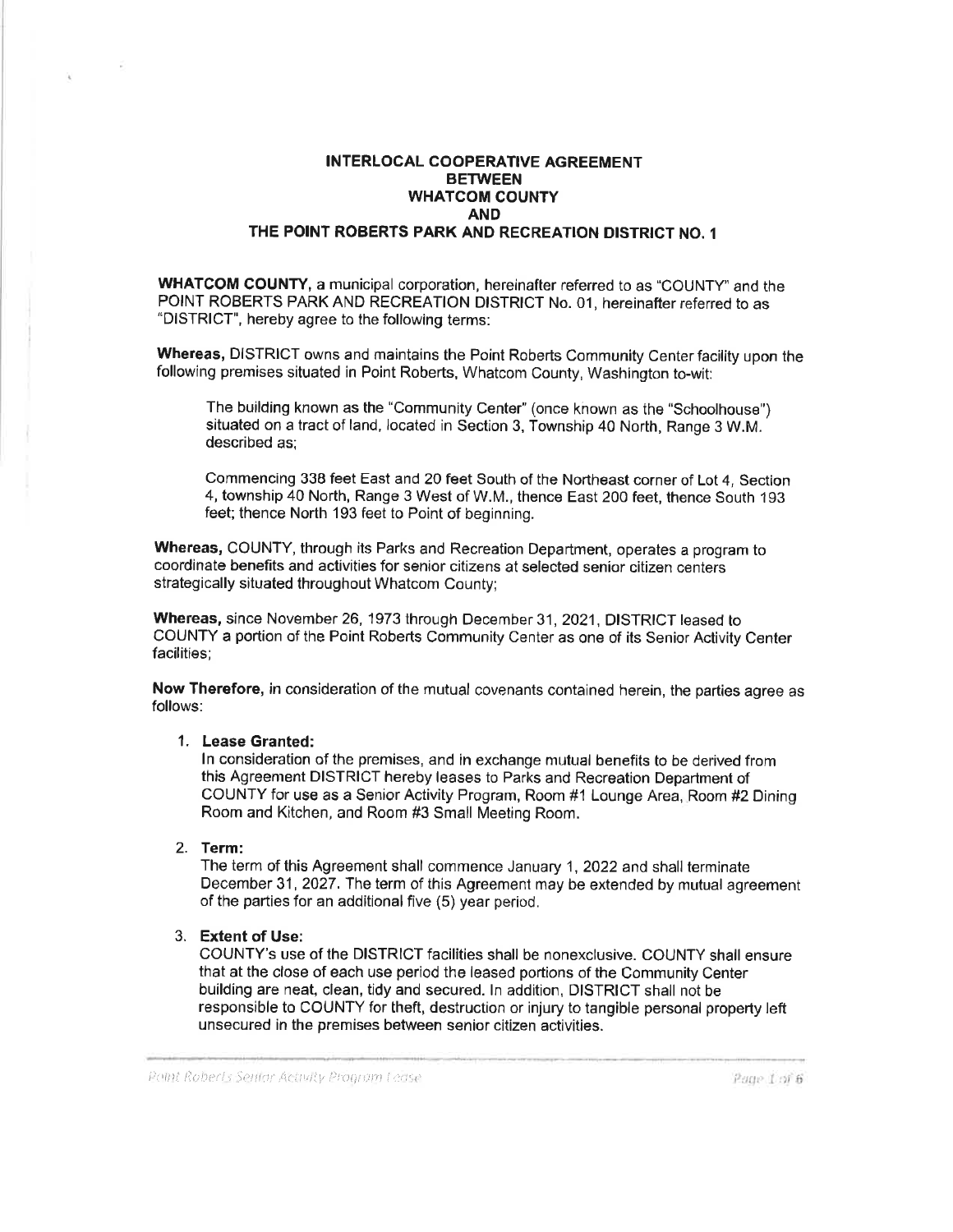#### 4. Preferential Use:

The Point Roberts Senior Activity Program is accorded preferential use for up to two (2) guaranteed scheduled days during each calendar week. Senior Activity Programs are currently scheduled on Wednesdays and Fridays from 10:00 a.m. - 2:00 p.m. The Senior Program is also entitled to schedule special events with prior approval from the DISTRICT.

Provision of a second day by the COUNTY is contingent upon the DISTRICT providing payment to the Parks and Recreation Department in the amount of \$3,500 annually to help defray the cost of operations. Payments will be made by the DISTRICT to Parks and Recreation Department no later than June each year. Provision and funding of a second day of operation is subject to annual renewal provided that both parties mutually agree that Point Roberts Senior Activity Program attendance levels are sufficient to justify continuation of the program.

## 5. Supervision of Activities and Keys:

The COUNTY will insure that a paid employee or trained volunteer will be onsite to adequately supervise Senior Activity Programs at all times. The DISTRICT will issue a full set of keys to COUNTY to provide access to leased areas of the building. The COUNTY will check these keys out to the paid staff person supervising Senior Activity Program activities.

## 6. Scheduling of Users:

Control of the facility and scheduling of its use remain with the DISTRICT, with specific times of use by senior citizens to be coordinated through DISTRICT Board representatives. Representatives of COUNTY's Parks and Recreation Department or senior citizens will be accorded fair consideration of any matter they may bring to the DISTRICT's attention concerning this Agreement, the rights and privileges hereunder, and the equitable adjustment of any grievance that may arise regarding this Agreement, the facilities, or condition, use or maintenance thereof.

## 7. Alterations or lmprovements:

COUNTY shall make no alterations or improvements to the facility except upon prior written approval of the DISTRICT. The DISTRICT will provide COUNTY at least thirty (30) days' notice on any alterations or improvements that will atfect COUNTY's use of the premises.

## 8. Consideration:

COUNTY will not be charged any rent, license, or fee for the use of the premises or facilities as herein agreed. COUNTY will pay to the DISTRICT the amount of One Thousand Dollars and No Cents (\$1,000.00) per year as a contribution to utilities and to cover phone expenses.

## 9. lndependence of Parties and Employees:

COUNTY and the DISTRICT shall not be deemed hereby to become joint operators of the Point Roberts Senior Activity Program and the same shall remain lhe sole activity and responsibility of COUNTY. All employees and volunteers engaged or serving COUNTY in the operation of the Point Roberts Senior Activity Program shall not by this Agreement or activities or programs contemplated herein be construed to be employees, agents or volunteers serving the DISTRICT.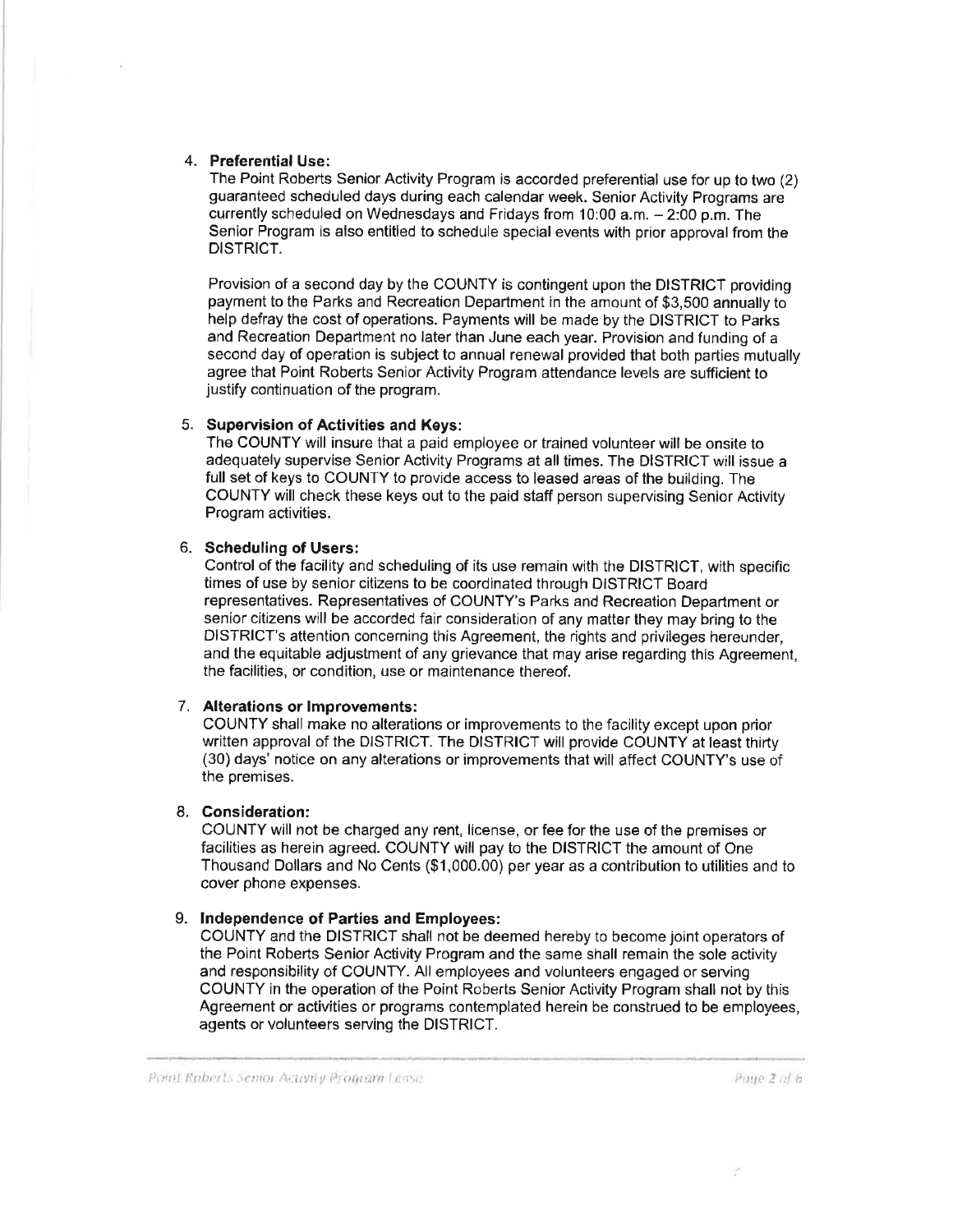#### <sup>1</sup>0. Nondiscrimination:

The COUNTY's policy is to provide equal opportunity in all terms, conditions and privileges of employment for all qualified applicants and employees without regard to race, color, creed, religion, national origin, sex, sexual orientation, age, marital status, disability, or veteran status.

The DISTRICT agrees not to discriminate against any participant, volunteer, employee or individual based upon race, color, creed, religion, national origin, sex, sexual orientation, age, marital status, disability or veteran status.

#### 11. MUTUAL INDEMNITY:

A. Mutual lndemnity. To the extent of its comparative liability, each party agrees to indemnify, defend and hold the other party, its elected and appointed officials, employees, agents and volunteers, harmless from and against any and all claims, damages, losses and expenses, including but not limited to court costs, attorney's fees and alternative dispute resolution costs, for any personal injury, for any bodily injury, sickness, disease or death and for any damage to or destruction of any property (including the loss of the use resultíng therefrom) which are alleged or proven to be caused by an act or omission, negligent or otherwise, of its elected and appointed officials, employees, agents or volunteers.

In the event of any concurrent act or omission of the parties, each party shall pay its proportionate share of any damages awarded. The parties agree to maintain a consolidated defense to claims made against them and to reserve all indemnity claims against each other until after liability to the claimant and damages, if any, are adjudicated. lf any claim is resolved by voluntary settlement and the parties cannot agree upon appointment of damages and defense costs, they shall submit apportionment to binding arbitration.

B. Survival of lndemnity Obligations. The parties agree all indemnity obligations shall survive the completion, expiration or termination of this Agreement.

#### 12. TERMINATION:

This Agreement may be terminated by either party upon giving sixty (60) days'written notice of termínation. The written notice shall specify the reason for the termination. lf this Agreement is terminated, the parties shall be liable for performance rendered or costs incurred in accordance with the terms of this Agreement prior to the effective date of termination, and shall refund to the other party any prepaid amounts under sections 4 and B on a prorated basis.

#### 13. COMMUNICATION:

Cornmunication between the parties shall be addressed to their regular places of business. For the COUNTY; ATTN: Whatcom County Parks & Recreation 3373 Mount Baker Highway Bellingham WA 98226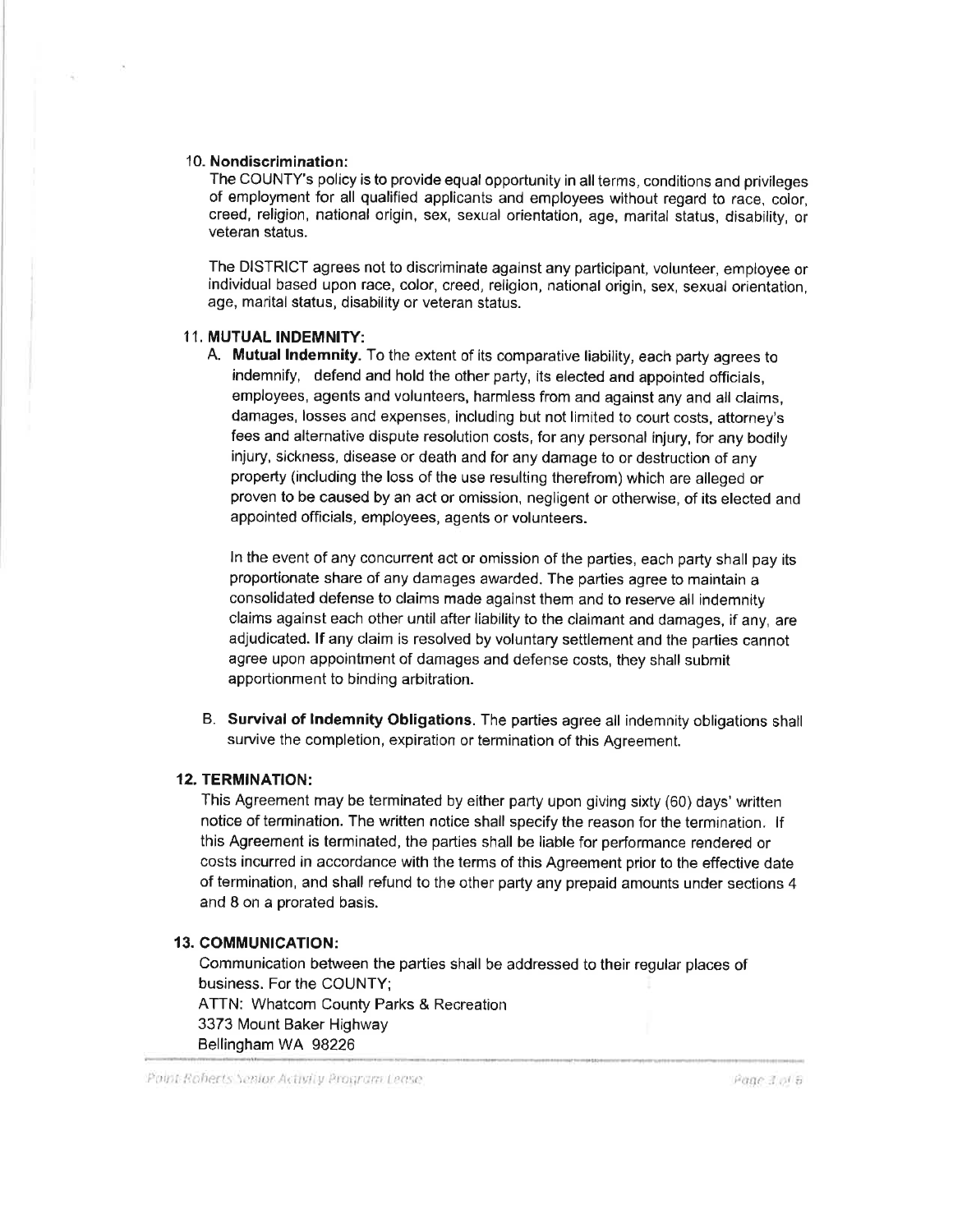For the District; ATTN: Point Roberts Park and Recreation District No. 1 1437 Gulf Road PO Box 957 Point Roberts, WA 98281

#### 14. SEVERABILITY:

If any term or condition of this agreement or the application thereof to any person(s) or circumstances is held invalid, such invalidity shall not affect other terms, conditions or applications which can be given effect without the invalid term, condition or application. To this end, the terms and conditions of this agreement are declared severable.

## **15. MODIFICATION:**

No change or addition to this Agreement shall be valid or binding upon either party unless such change or addition is in writing, executed by the parties and approved by the COUNTY.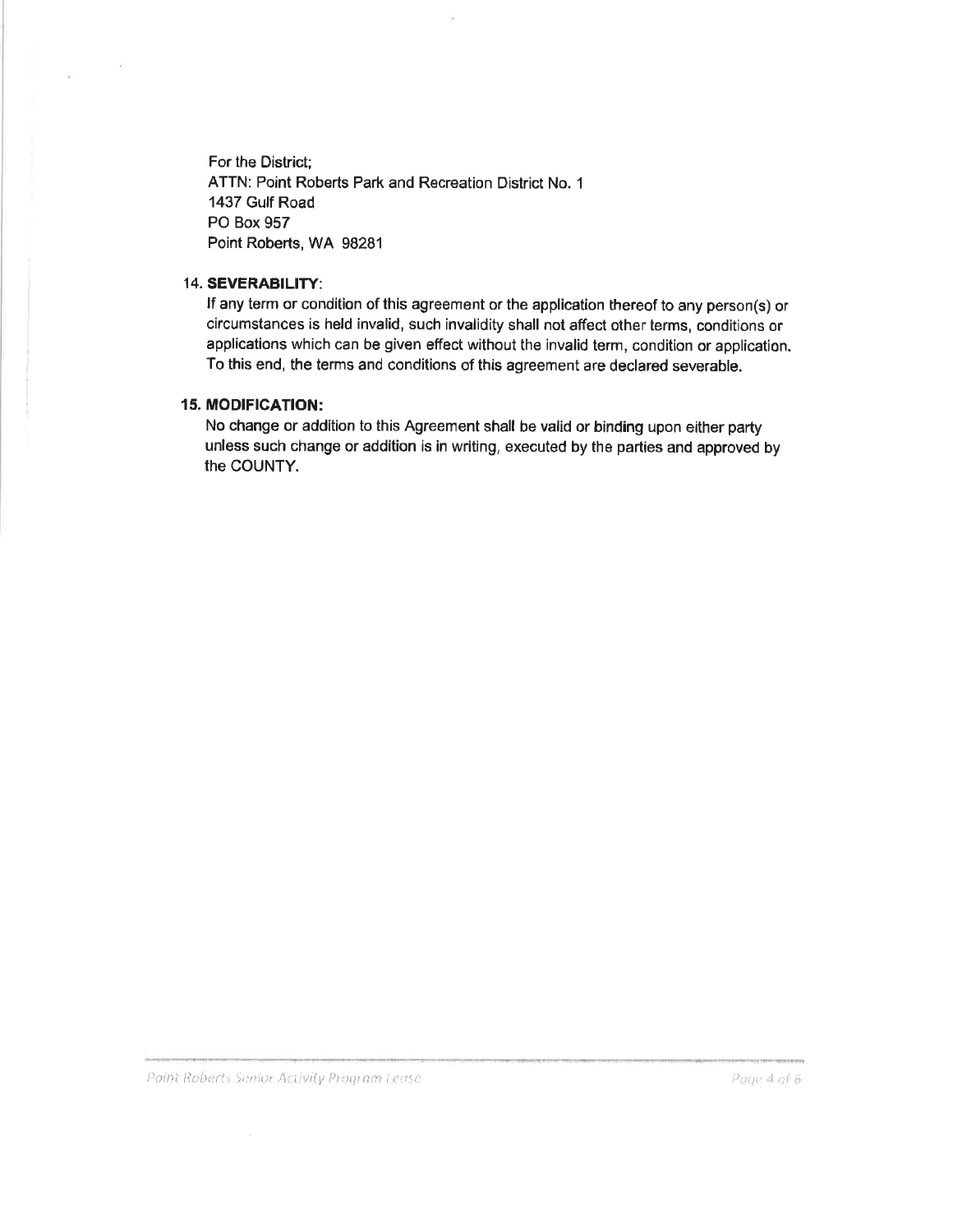DATED this 25 day of Coro be 2021

FOR POINT ROBERTS PARK AND RECREATION DISTRICT NO 1

)ss.

Ranten

Chairperson

**STATE OF WASHINGTON)** 

 $\sim$ 

**COUNTY OF WHATCOM)** 

On this 15th day of Corpel . 2021, before me personally appeared<br>Bennett BauSiern to me known to be the Chappers of the Point Roberts Park And Recreation District No. 1 and who executed the above instrument and who acknowledged to me the act of signing and sealing thereof.

**VICTORIA ROBERTSON Notary Public** State of Washington Commission # 102311 Comm. Expires Jun 8, 2024 Mv

NOTARY PUBLIC in and for the State of Washington residing at<br>4710 Nee DL-14 Roberts

My commission expires  $O(\sqrt{2\cdot S})$